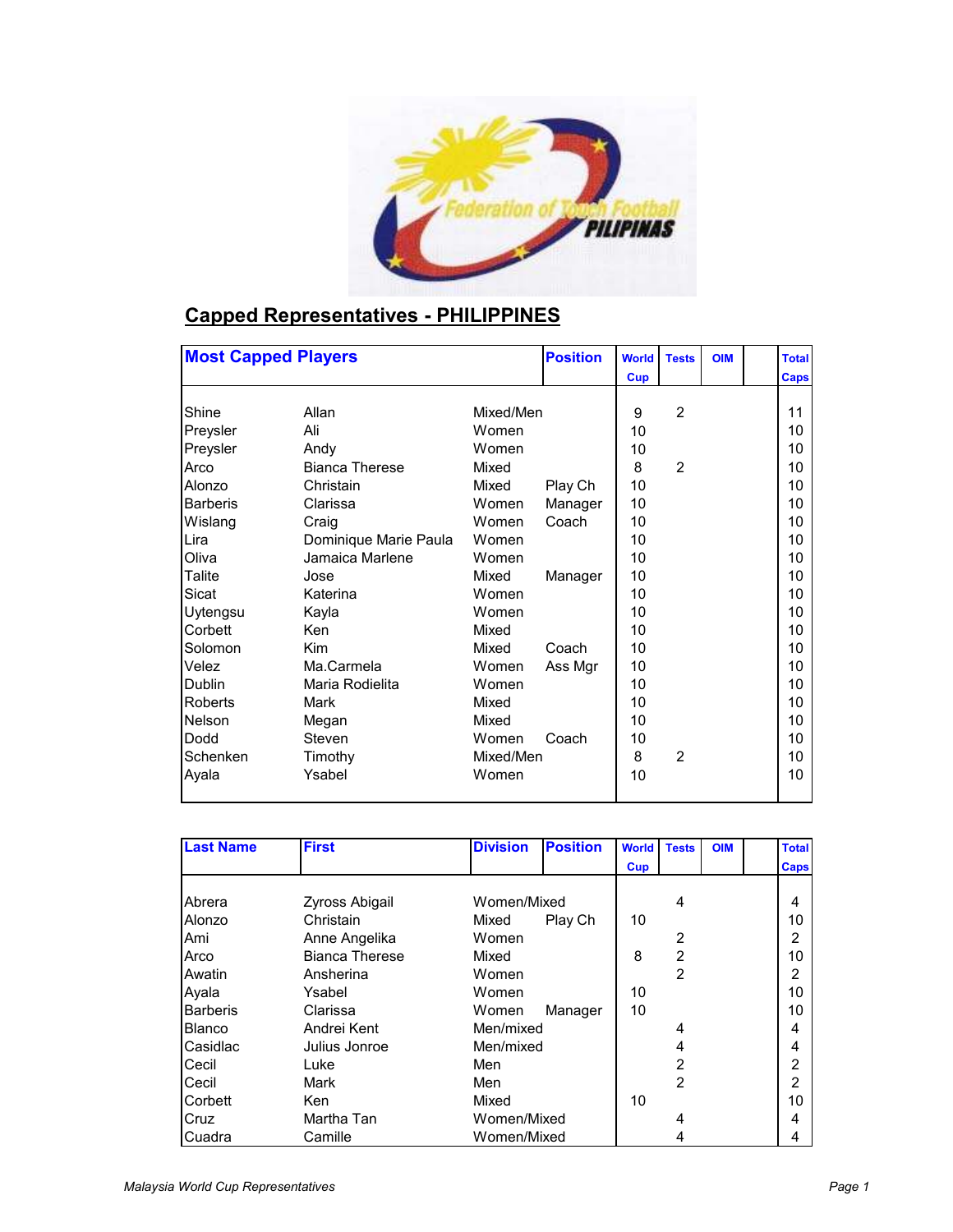| De Guzman      | Rachel                 | Women            |                | $\overline{2}$          | $\overline{2}$ |
|----------------|------------------------|------------------|----------------|-------------------------|----------------|
| Dela Cruz      | Ma Nerice Czarina      | Women            | 6              |                         | 6              |
| Dionisio       | Kayla                  | Women            |                | $\overline{c}$          | 2              |
| Dodd           | Steven                 | Women<br>Coach   | 10             |                         | 10             |
| <b>Dublin</b>  | Maria Rodielita        | Women            | 10             |                         | 10             |
| Ecaldre        | Mark John Paul         | Mixed            |                | $\overline{c}$          | 2              |
| Evans          | Megan                  | Women/Mixed      |                | 4                       | 4              |
| Feliciano      | Aleth                  | Women            | 8              |                         | 8              |
| Fernandez      | Pauline                | Women            |                | $\overline{c}$          | 2              |
| Francisco      | <b>Enrico Rafael</b>   | Men/mixed        |                | 4                       | 4              |
| Galon          | Pia                    | Women            |                | $\overline{2}$          | 2              |
| Hickman        | Raphael                | Mixed            | 9              |                         | 9              |
| Johnson        | Suzanne                | Mixed            | 9              |                         | 9              |
| Lawless        | Ciaran                 | Men/mixed        |                | 4                       | 4              |
| Lira           | Dominique Marie Paula  | Women            | 10             |                         | 10             |
| Lynch          | Ivan                   | Mixed            | 9              |                         | 9              |
| Lynch          | Jason                  | Mixed            | 9              |                         | 9              |
| Lynch          | Sean                   | Mixed            | 8              |                         | 8              |
| Manucduc       | JR                     | Men/mixed        |                | 4                       | 4              |
| Medrano        | Pia Marie              | Mixed            | 7              |                         | 7              |
| Monaghan       | Kevin                  | Men/mixed        |                | 4                       | 4              |
| Nelson         | Megan                  | Mixed            | 10             |                         | 10             |
| Ocampo         | Justine                | Women            | $\overline{7}$ |                         | 7              |
| Olave          | Dennise                | Women/Mixed      |                | 4                       | 4              |
| Oliva          | Jamaica Marlene        | Women            | 10             |                         | 10             |
| Orteza         | Charity Christiana Joy | Women            | 9              |                         | 9              |
| Panes          | Mark                   | Men/mixed        |                | 4                       | 4              |
| Pena           | Ronald                 | Mixed            | 8              |                         | 8              |
| Peregrina      | Mai                    | Mixed            | 9              |                         | 9              |
| Preysler       | Ali                    | Women            | 10             |                         | 10             |
| Preysler       | Andy                   | Women            | 10             |                         | 10             |
| Quinlivan      | Jason                  | Men              |                | 2                       | 2              |
| Redoblado      | Godfrey                | Men              |                | $\overline{c}$          | $\overline{c}$ |
| <b>Roberts</b> | Mark                   | Mixed            | 10             |                         | 10             |
| Ronquillo      | Jackelyn               | Mixed            | 9              |                         | 9              |
| Santos         | <b>Hazel Shine</b>     | Women            | $\overline{7}$ | 2                       | 9              |
| Schenken       | Timothy                | Mixed/Men        | 8              | $\overline{\mathbf{c}}$ | 10             |
| Shine          | Allan                  | Mixed/Men        | 9              | $\overline{2}$          | 11             |
| Sicat          | Katerina               | Women            | 10             |                         | $10$           |
| Solomon        | Kim                    | Mixed<br>Coach   | 10             |                         | 10             |
| Steley         | Colin                  | Men/mixed        |                | 4                       | 4              |
| Swee           | Karina                 | Women            | 8              |                         | 8              |
| Swee           | Katrina                | Women            | $\overline{7}$ |                         | 7              |
| Talite         | Jose                   | Mixed<br>Manager | 10             |                         | 10             |
| Trinkler       | Arlene                 | Women            |                | $\overline{c}$          | $\overline{2}$ |
| Umali          | Melanie                | Women            | 8              |                         | 8              |
| Uytengsu       | Kayla                  | Women            | 10             |                         | 10             |
| Velez          | Ma.Carmela             | Women<br>Ass Mgr | 10             |                         | 10             |
| Wislang        | Craig                  | Women<br>Coach   | 10             |                         | 10             |
|                |                        |                  |                |                         |                |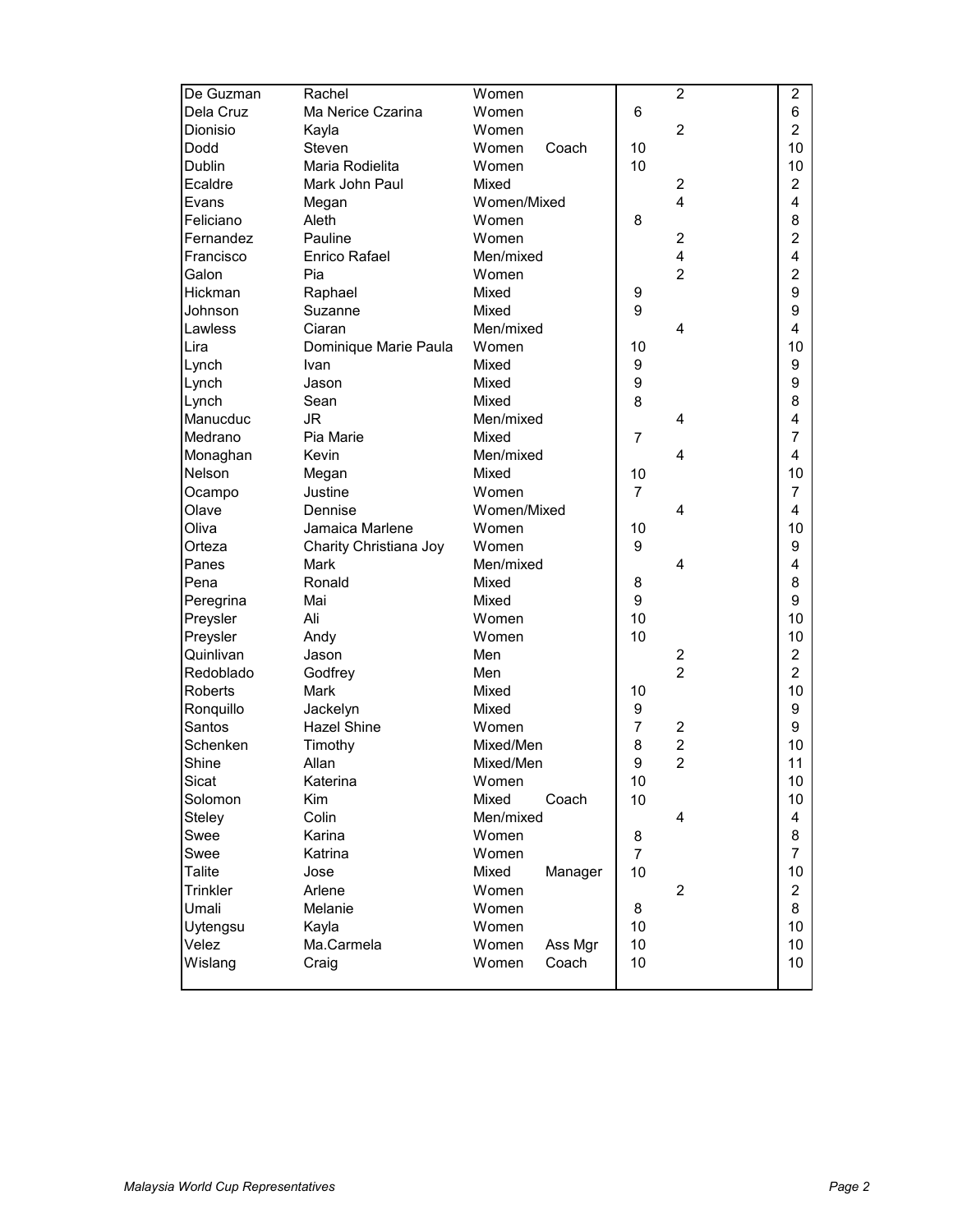## **Philippines World Cup Representatives**

2015 - Coffs Harbour - Men, Women, Mixed

2015 - Coffs Harbour - Women 27, Men30/35/40/50, Mixed Snr

| <b>Last Name</b> | <b>First Name</b>      | <b>Division</b> | <b>Position</b> | 15             | #              |
|------------------|------------------------|-----------------|-----------------|----------------|----------------|
|                  |                        |                 |                 |                |                |
| Alonzo           | Christain              | Mixed           | Coach           | 10             | 10             |
| Alonzo           | Christian              | Mixed           |                 | 10             | 10             |
| Arco             | <b>Bianca Therese</b>  | Mixed           |                 | 8              | 8              |
| Ayala            | Ysabel                 | Women           |                 | 10             | 10             |
| <b>Barberis</b>  | Clarissa               | Women           | Manager         | 10             | 10             |
| Corbett          | Ken                    | Mixed           |                 | 10             | 10             |
| Dela Cruz        | Ma Nerice Czarina      | Women           |                 | 6              | 6              |
| Dodd             | Steven                 | Women           | Coach           | 10             | 10             |
| Dublin           | Maria Rodielita        | Women           |                 | 10             | 10             |
| Feliciano        | Aleth                  | Women           |                 | 8              | 8              |
| Hickman          | Raphael                | Mixed           |                 | 9              | 9              |
| Johnson          | Suzanne                | Mixed           |                 | $\hbox{9}$     | 9              |
| Lira             | Dominique Marie Paula  | Women           |                 | 10             | 10             |
| Lynch            | Ivan                   | Mixed           |                 | 9              | 9              |
| Lynch            | Jason                  | Mixed           |                 | 9              | 9              |
| Lynch            | Sean                   | Mixed           |                 | 8              | 8              |
| Medrano          | Pia Marie              | Mixed           |                 | $\overline{7}$ | $\overline{7}$ |
| Nelson           | Megan                  | Mixed           |                 | 10             | 10             |
| Ocampo           | Justine                | Women           |                 | $\overline{7}$ | $\overline{7}$ |
| Oliva            | Jamaica Marlene        | Women           |                 | 10             | 10             |
| Orteza           | Charity Christiana Joy | Women           |                 | $\overline{9}$ | 9              |
| Pena             | Ronald                 | Mixed           |                 | 8              | 8              |
| Peregrina        | Mai                    | Mixed           |                 | $\overline{9}$ | 9              |
| Preysler         | Ali                    | Women           |                 | 10             | 10             |
| Preysler         | Andy                   | Women           |                 | 10             | 10             |
| Roberts          | Mark                   | Mixed           |                 | 10             | 10             |
| Ronquillo        | Jackelyn               | Mixed           |                 | $\hbox{9}$     | 9              |
| Santos           | <b>Hazel Shine</b>     | Women           |                 | $\overline{7}$ | $\overline{7}$ |
| Schenken         | Timothy                | Mixed           |                 | 8              | 8              |
| Shine            | Allan                  | Mixed           |                 | 9              | 9              |
| Sicat            | Katerina               | Women           |                 | 10             | 10             |
| Solomon          | Kim                    | Mixed           | Coach           | 10             | 10             |
| Swee             | Karina                 | Women           |                 | 8              | 8              |
| Swee             | Katrina                | Women           |                 | 7              | $\overline{7}$ |
| <b>Talite</b>    | Jose                   | Mixed           | Manager         | 10             | 10             |
| Umali            | Melanie                | Women           |                 | 8              | 8              |
| Uytengsu         | Kayla                  | Women           |                 | 10             | 10             |
| Velez            | Ma.Carmela             | Women           | Ass Mgr         | 10             | 10             |
| Wislang          | Craig                  | Women           | Coach           | 10             | 10             |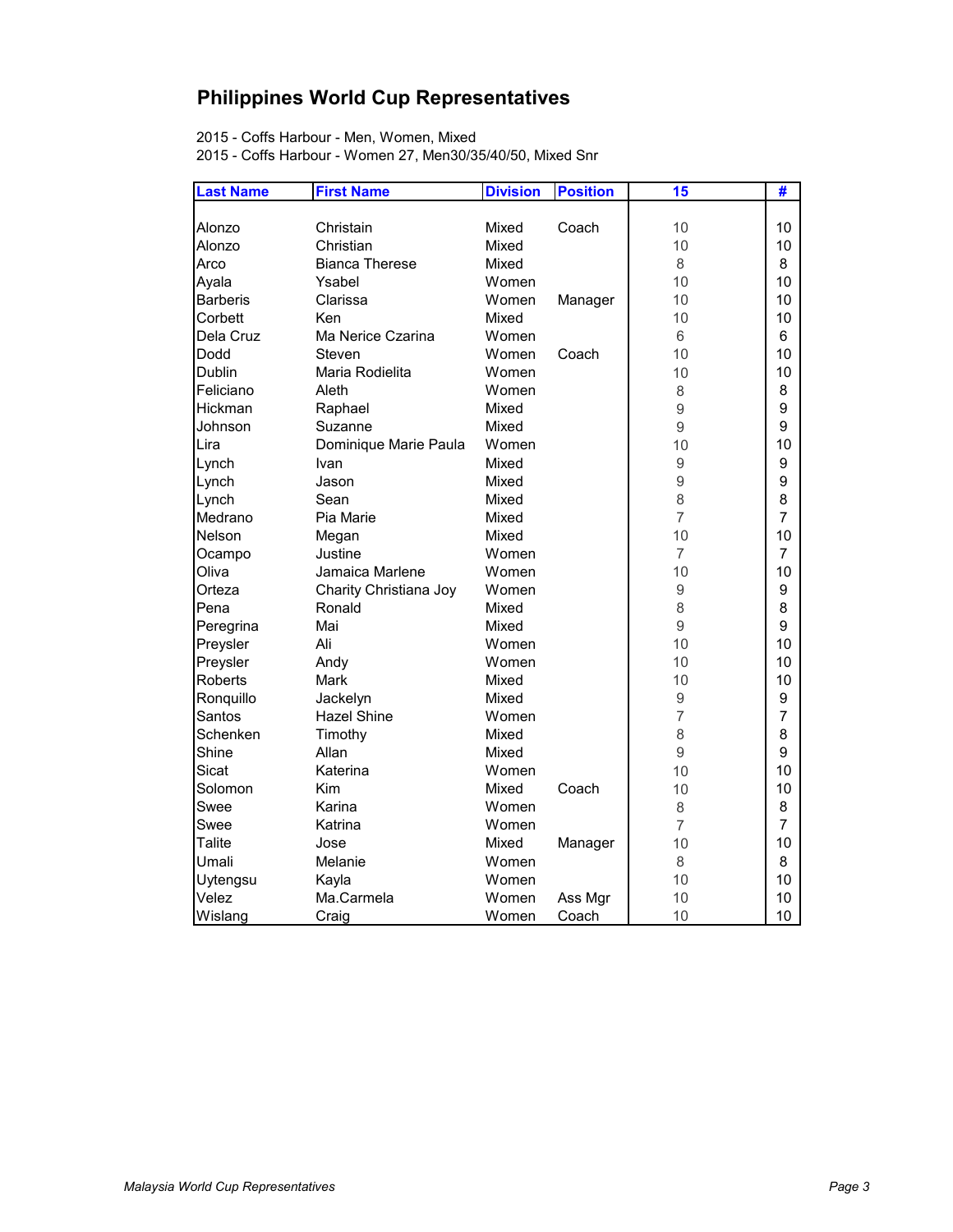## **Philippines Test Representatives**

| <b>Last Name</b> | <b>First Name</b>     | <b>Division</b> | <b>Position</b> | 18                      | #                       |
|------------------|-----------------------|-----------------|-----------------|-------------------------|-------------------------|
|                  |                       |                 |                 |                         |                         |
| Abrera           | Zyross Abigail        | Women/Mixed     |                 | 4                       | 4                       |
| Ami              | Anne Angelika         | Women           |                 | $\overline{c}$          | $\overline{\mathbf{c}}$ |
| Arco             | <b>Bianca Therese</b> | Mixed           |                 | $\overline{c}$          | $\overline{c}$          |
| Awatin           | Ansherina             | Women           |                 | $\overline{2}$          | $\overline{a}$          |
| <b>Blanco</b>    | Andrei Kent           | Men/mixed       |                 | $\overline{\mathbf{4}}$ | 4                       |
| Casidlac         | Julius Jonroe         | Men/mixed       |                 | 4                       | 4                       |
| Cecil            | Luke                  | Men             |                 | $\overline{2}$          | $\overline{c}$          |
| Cecil            | Mark                  | Men             |                 | $\overline{2}$          | $\overline{c}$          |
| Cruz             | Martha Tan            | Women/Mixed     |                 | 4                       | 4                       |
| Cuadra           | Camille               | Women/Mixed     |                 | 4                       | 4                       |
| De Guzman        | Rachel                | Women           |                 | $\overline{c}$          | $\overline{\mathbf{c}}$ |
| Dionisio         | Kayla                 | Women           |                 | $\overline{2}$          | $\overline{c}$          |
| Ecaldre          | Mark John Paul        | Mixed           |                 | $\overline{2}$          | $\overline{2}$          |
| Evans            | Megan                 | Women/Mixed     |                 | 4                       | 4                       |
| Fernandez        | Pauline               | Women           |                 | $\overline{2}$          | $\overline{2}$          |
| Francisco        | <b>Enrico Rafael</b>  | Men/mixed       |                 | 4                       | 4                       |
| Galon            | Pia                   | Women           |                 | $\overline{2}$          | $\overline{c}$          |
| Lawless          | Ciaran                | Men/mixed       |                 | $\overline{\mathbf{4}}$ | 4                       |
| Manucduc         | <b>JR</b>             | Men/mixed       |                 | 4                       | 4                       |
| Monaghan         | Kevin                 | Men/mixed       |                 | 4                       | 4                       |
| Olave            | Dennise               | Women/Mixed     |                 | 4                       | 4                       |
| Panes            | Mark                  | Men/mixed       |                 | 4                       | 4                       |
| Quinlivan        | Jason                 | Men             |                 | $\overline{c}$          | $\overline{\mathbf{c}}$ |
| Redoblado        | Godfrey               | Men             |                 | $\overline{2}$          | $\overline{2}$          |
| Santos           | <b>Hazel Shine</b>    | Women           |                 | $\overline{c}$          | $\overline{a}$          |
| Schenken         | Tim                   | Men             |                 | $\overline{c}$          | $\overline{a}$          |
| Shine            | Allan                 | Men             |                 | $\overline{2}$          | $\overline{2}$          |
| Steley           | Colin                 | Men/mixed       |                 | 4                       | 4                       |
| Trinkler         | Arlene                | Women           |                 | $\overline{2}$          | $\overline{2}$          |

2018 v Hong Kong & China - Men, Women, Mixed